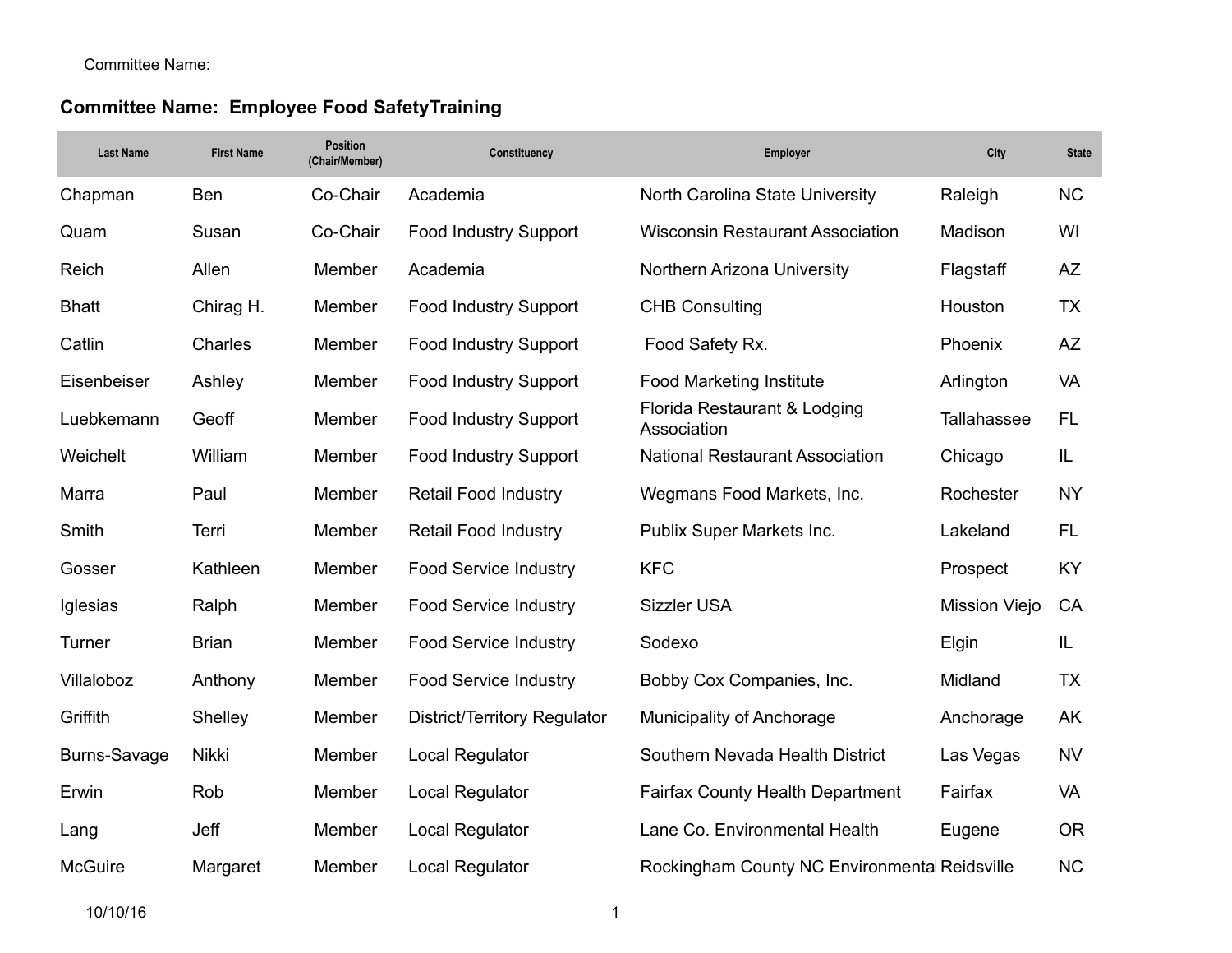| DeFrancesco     | Joetta       | Member     | <b>State Regulator</b>       | Florida Department of Agriculture and<br><b>Consumer Services</b> | Tallahassee          | FL.       |
|-----------------|--------------|------------|------------------------------|-------------------------------------------------------------------|----------------------|-----------|
| Dettman         | Ellen        | Member     | <b>State Regulator</b>       | Missouri Dept of Health & Senior<br><b>Services</b>               | Jefferson City       | <b>MO</b> |
| Hendren         | Pamela       | Member     | <b>State Regulator</b>       | CHFS/DPH/DPHPS/Food Safety                                        | Frankfort            | KY        |
| Swayze          | Elizabeth    | Member     | <b>State Regulator</b>       | Mississippi Dept. of Health                                       | Jackson              | <b>MS</b> |
| Jobrack         | Jennifer     | Member     | Consumer                     | Food Allergy Research & Education                                 | <b>Skokie</b>        | IL.       |
| Coleman         | Erik         | Consultant | <b>CDC Consultant</b>        | CDC                                                               | Atlanta              | GA        |
| Hughes          | Stephen      | Consultant | <b>FDA Consultant</b>        | <b>FDA</b>                                                        | <b>College Park</b>  | <b>MD</b> |
| Cartagena       | Mary         | Consultant | FDA Consultant - Alternate   | <b>FDA</b>                                                        | <b>College Park</b>  | <b>MD</b> |
| Mbandi          | Evelyne      | Consultant | <b>USDA Consultant</b>       | <b>USDA</b>                                                       |                      |           |
| <b>Baker</b>    | Rance        | At-large   | Food Industry Support        | National Environmental Health Associa Denver                      |                      | CO        |
| <b>Beeckler</b> | Claudia      | At-large   | Food Industry Support        | <b>Premier Food Safety</b>                                        | Fullerton            | CA        |
| Benton          | Angela       | At-large   | <b>Food Industry Support</b> | <b>Restaurant Depot</b>                                           | <b>College Point</b> | <b>NY</b> |
| <b>Buck</b>     | Francie      | At-large   | <b>Food Industry Support</b> | Sealed Air                                                        | Albuquerque          | <b>NM</b> |
| Chapman         | <b>Bryan</b> | At-large   | <b>Food Industry Support</b> | StateFoodSafety.com                                               | Orem                 | UT        |
| Craig           | <b>Betsy</b> | At-large   | <b>Food Industry Support</b> | AllerTrain by MenuTrinfo                                          | <b>Ft Collins</b>    | CO        |
| Derr            | Samuel       | At-large   | <b>Food Industry Support</b> | <b>Elite Food Safety Training</b>                                 | Naperville           | IL.       |
| Follett         | Emilee       | At-large   | <b>Food Industry Support</b> | StateFoodSafety.com                                               | Orem                 | UT        |
| Howard          | Jeremy       | At-large   | <b>Food Industry Support</b> | StateFoodSafety.com                                               | Orem                 | UT        |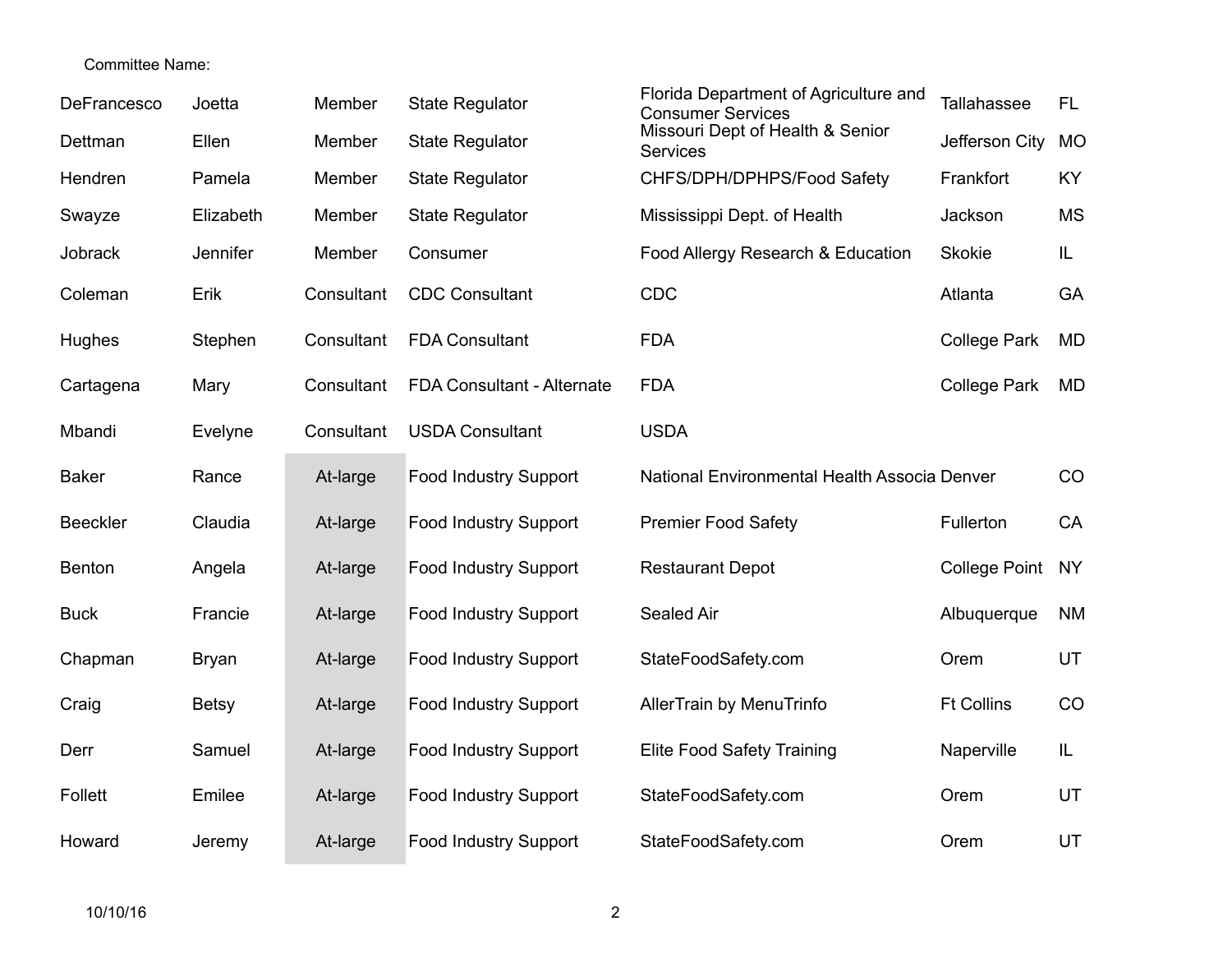| Jackson            | Chelsea | At-large | <b>Food Industry Support</b> | StateFoodSafety.com        | Orem                | UT             |
|--------------------|---------|----------|------------------------------|----------------------------|---------------------|----------------|
| Kim                | James   | At-large | <b>Food Industry Support</b> | <b>Premier Food Safety</b> | Fullerton           | CA             |
| <b>McMillion</b>   | Ryan    | At-large | <b>Food Industry Support</b> | Prometric                  | <b>Baltimore</b>    | <b>MD</b>      |
| Slowinski          | Traci   | At-large | <b>Food Industry Support</b> | EtQ                        | Farmingdale         | <b>NY</b>      |
| Woodbury           | Thomas  | At-large | <b>Food Industry Support</b> | Thermoworks                | American Fork UT    |                |
| Abell              | Chris   | At-large | <b>Food Service Industry</b> | Wholesome International    | Pittsburgh          | PA             |
| Crockett           | Norma   | At-large | <b>Food Service Industry</b> | Noodles & Company          | <b>Broomfield</b>   | CO             |
| Deitzel            | Diane   | At-large | <b>Food Service Industry</b> | Sheetz                     | Claysburg           | PA             |
| Horn               | Jason   | At-large | <b>Food Service Industry</b> | In-N-Out Burger            | <b>Baldwin Park</b> | CA             |
| Jacobs             | Darryl  | At-large | <b>Food Service Industry</b> | <b>Wendys Company</b>      | Dublin              | OH             |
| McKinney           | Richard | At-large | <b>Food Service Industry</b> | <b>Bob Evans</b>           | New Albany          | OH             |
| Sigler             | Larry   | At-large | <b>Food Service Industry</b> | Waffle House Inc.          | <b>Norcross</b>     | GA             |
| <b>Steele</b>      | James   | At-large | <b>Food Service Industry</b> | <b>Walt Disney World</b>   | Lake Buena Vis FL   |                |
| Thompson           | Emily   | At-large | <b>Food Service Industry</b> | Red Robin                  | Greenwood Vill CO   |                |
| Voels              | Stephen | At-large | <b>Food Service Industry</b> | Pizza Hut, Inc.            | Plano               | <b>TX</b>      |
| Williams           | Rebecca | At-large | <b>Food Service Industry</b> | Darden                     | Denver              | CO             |
| <b>Brainerd Jr</b> | Dana    | At-large | <b>Retail Food Industry</b>  | <b>CVS Health</b>          | Cumberland          | R <sub>l</sub> |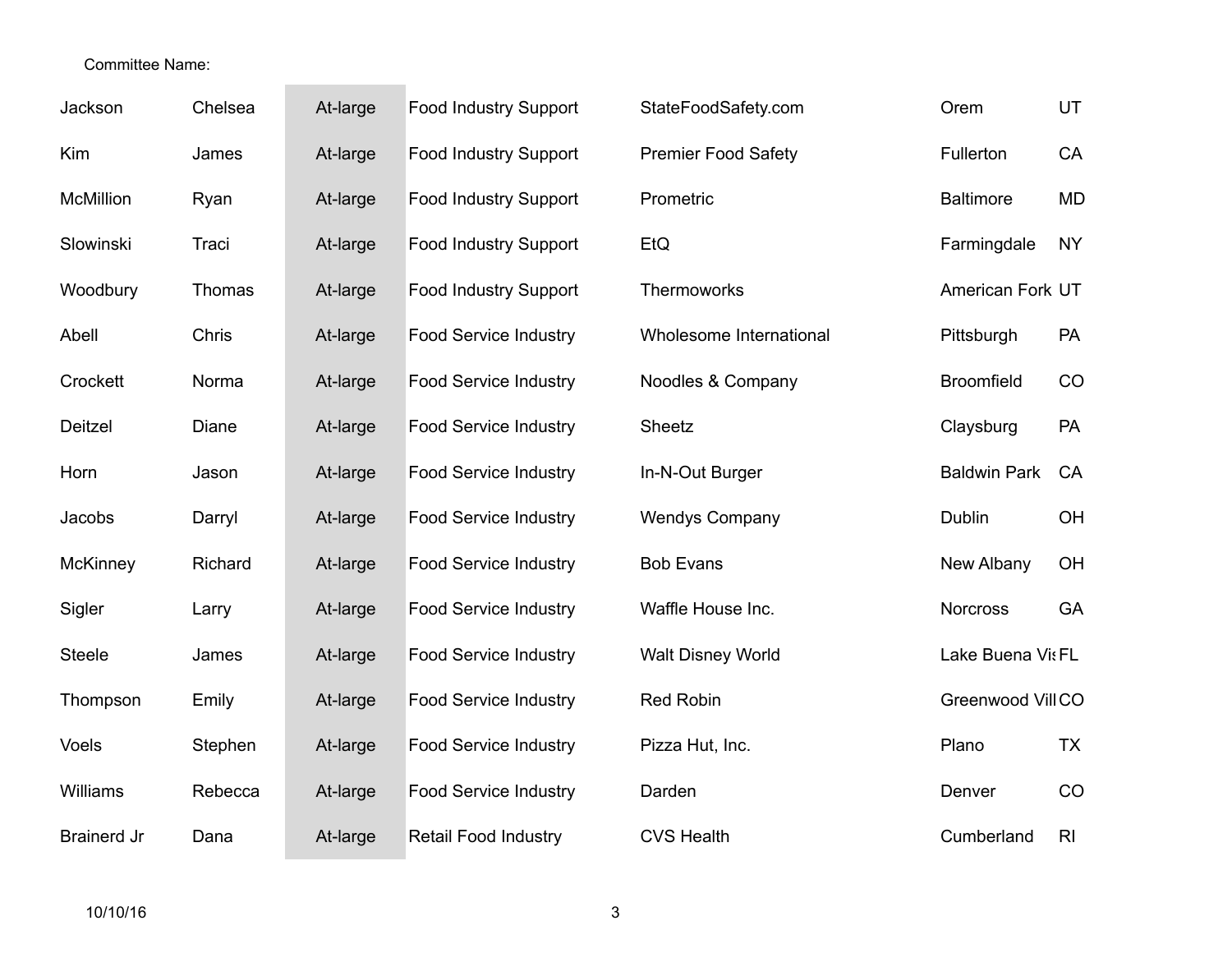| <b>Brown</b>    | Patrick    | At-large | <b>Retail Food Industry</b> | <b>Rite Aid Corporation</b>     | Camp Hill          | <b>PA</b> |
|-----------------|------------|----------|-----------------------------|---------------------------------|--------------------|-----------|
| Davis           | Shana      | At-large | <b>Retail Food Industry</b> | Kroger                          | <b>Nashville</b>   | <b>TN</b> |
| Espinoza        | Albert     | At-large | <b>Retail Food Industry</b> | <b>HEB</b>                      | San Antonio        | TX.       |
| MacLeod         | Michael    | At-large | <b>Retail Food Industry</b> | Big Y Foods Inc.                | Springfield        | МA        |
| Mello           | Wayne      | At-large | <b>Retail Food Industry</b> | Delhaize America/Hannaford      | Scarborough        | ME        |
| Okenu, Ph.D.    | Dan        | At-large | <b>Retail Food Industry</b> | <b>HEB Grocery Company</b>      | San Antonio        | <b>TX</b> |
| Smithwick       | Joe        | At-large | <b>Retail Food Industry</b> | Target                          | <b>Minneapolis</b> | <b>MN</b> |
| <b>Mathis</b>   | <b>Ric</b> | At-large | <b>State Regulator</b>      | FL Department of Health         | Tallahassee        | FL.       |
| <b>McCarter</b> | Tammie     | At-large | <b>State Regulator</b>      | Idaho Division of Public Health | <b>Boise</b>       | ID        |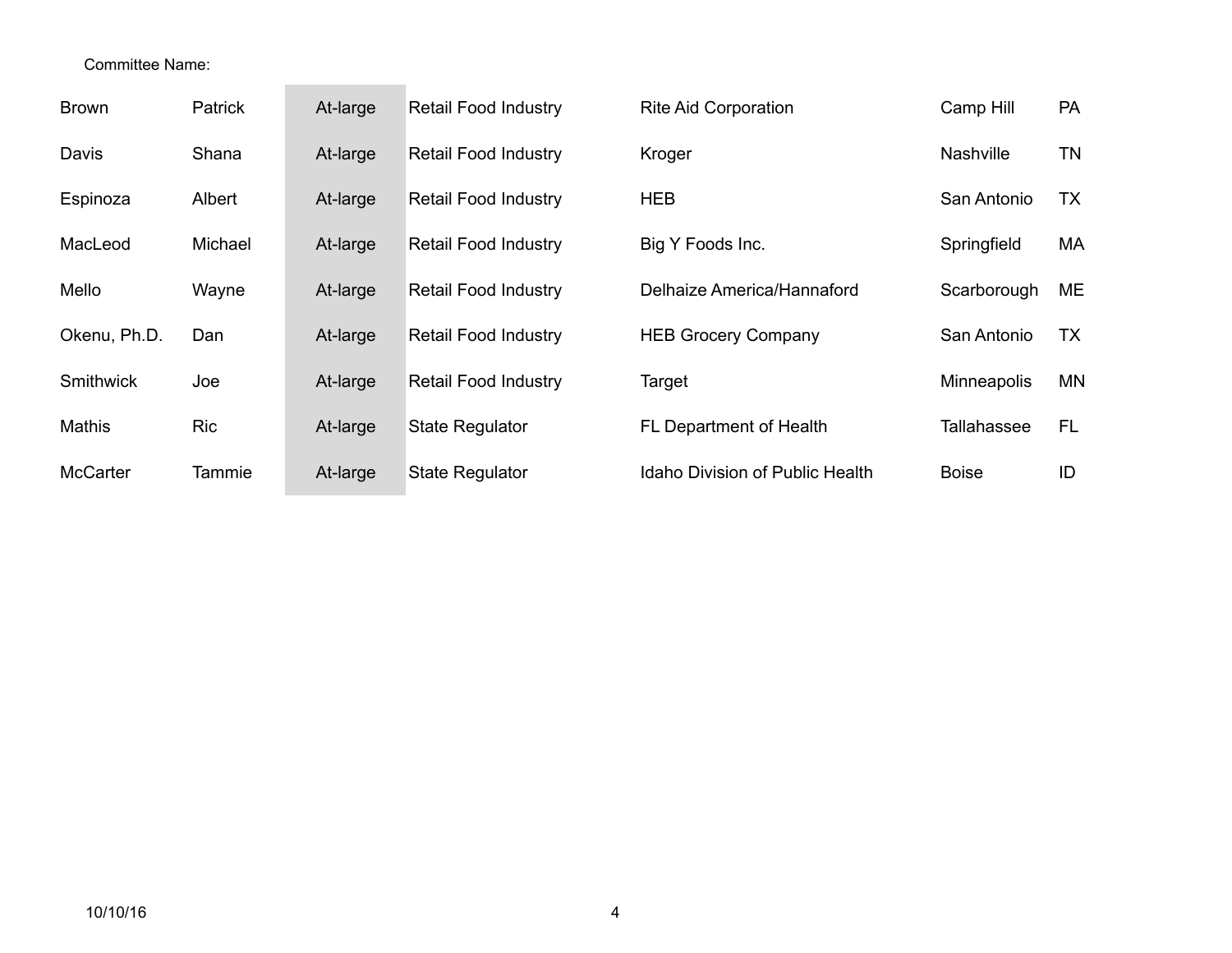| <b>Telephone</b> | Email                          |
|------------------|--------------------------------|
| 919.809.3205     | benjamin_chapman@ncsu.edu      |
| 608.270.9950     | squam@wirestaurant.org         |
| 928.523.0513     | allen.reich@nau.edu            |
| 281.684.6883     | ChiragBhattTX@gmail.com        |
| 602.769.1418     | chuck.catlin@foodsafetyrx.com  |
| 202.220.0689     | aeisenbeiser@fmi.org           |
| 850.879.2581     | gluebkemann@frla.org           |
| 312.715.5388     | wweichelt@restaurant.org       |
| 585.328.2550     | paul.marra@wegmans.com         |
| 813.404.6111     | terri.a.smith@publix.com       |
| 502.262.5555     | Kathleen.gosser@yum.com        |
| 949.273.4497     | riglesias@sizzlerusa.com       |
| 630.810.1144     | brian.turner@sodexo.com        |
| 432.563.5233     | anthonyvilla@bobbycox.com      |
| 907.343.4744     | shelley.griffith@gmail.com     |
| 702.759.1634     | ntburns@cox.net                |
| 703.246.8430     | robert.erwin@fairfaxcounty.gov |
| 541.682.3636     | jeffrey.lang@co.lane.or.us     |

336.342.8271 mmcguire@co.rockingham.nc.us

10/10/16 5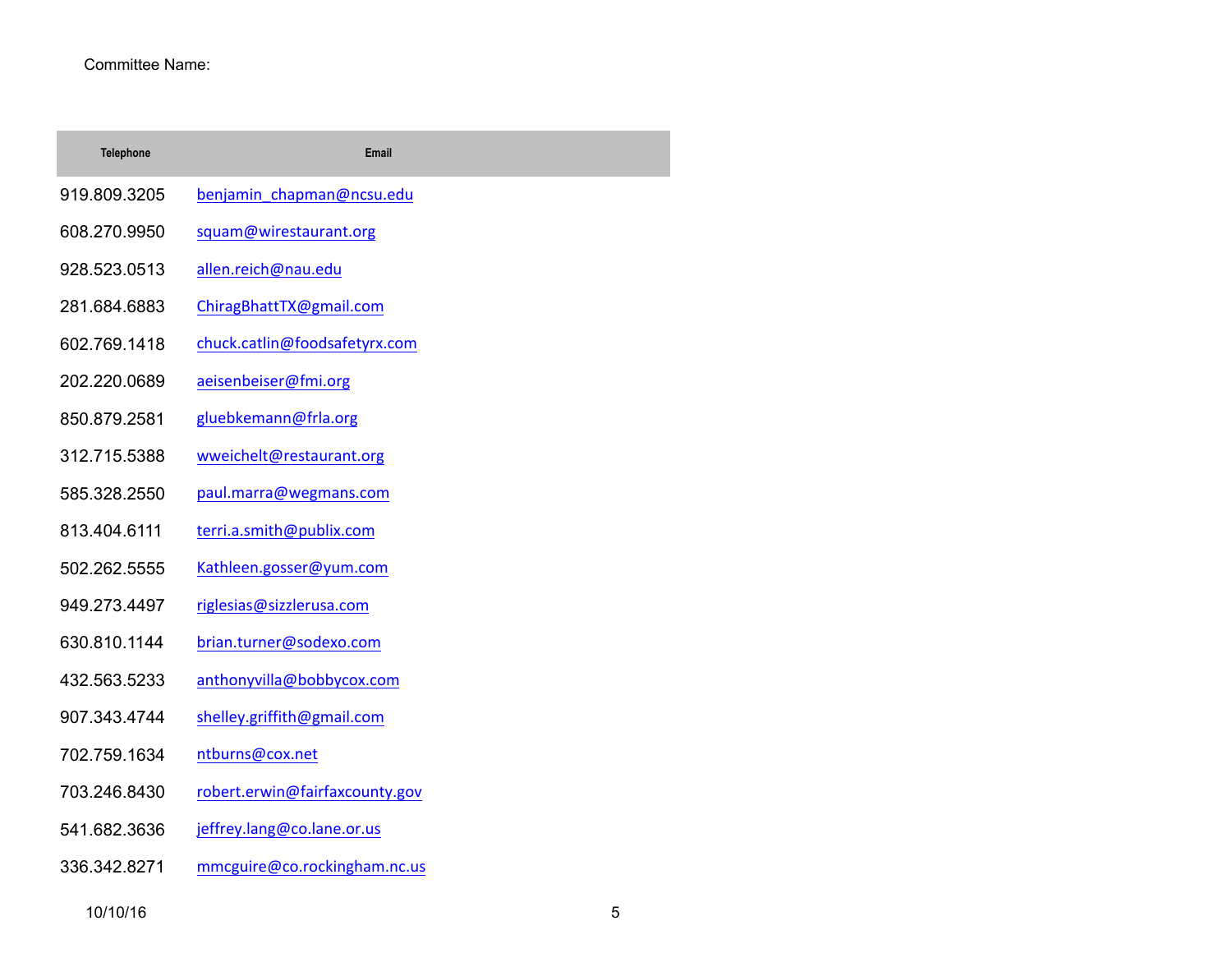- 239.206.0620 joetta.defrancesco@freshfromflorida.com
- 573.522.8267 ellen.dettman@health.mo.gov
- 502.564.7181 pamelam.hendren@ky.gov
- 662.571.2906 elizabeth.swayze@msdh.ms.gov
- 847.852.7552 jjobrack@foodallergy.org
- 770.488.3438 hye1@cdc.gov
- 240.402.2833 stephen.hughes@fda.hhs.gov
- 240.402.2937 mary.cartagena@fda.hhs.gov

#### evelyne.mdandi@fsis.usda.gov

- 303.756.9090 rbaker@neha.org
- 714.451.0079 claudia@premierfoodsafety.com
- 718.939.6400 abenton@jetrord.com
- 505.610.3818 francie.buck@gmail.com
- 385.208.4992 bchapman@statefoodsafety.com
- 970.295.4370 Betsy@MenuTrinfo.com
- 630.776.3430 sderr@elitefoodsafety.com
- 385.208.4992 jhill@statefoodsafety.com
- 385.208.4992 jhill@statefoodsafety.com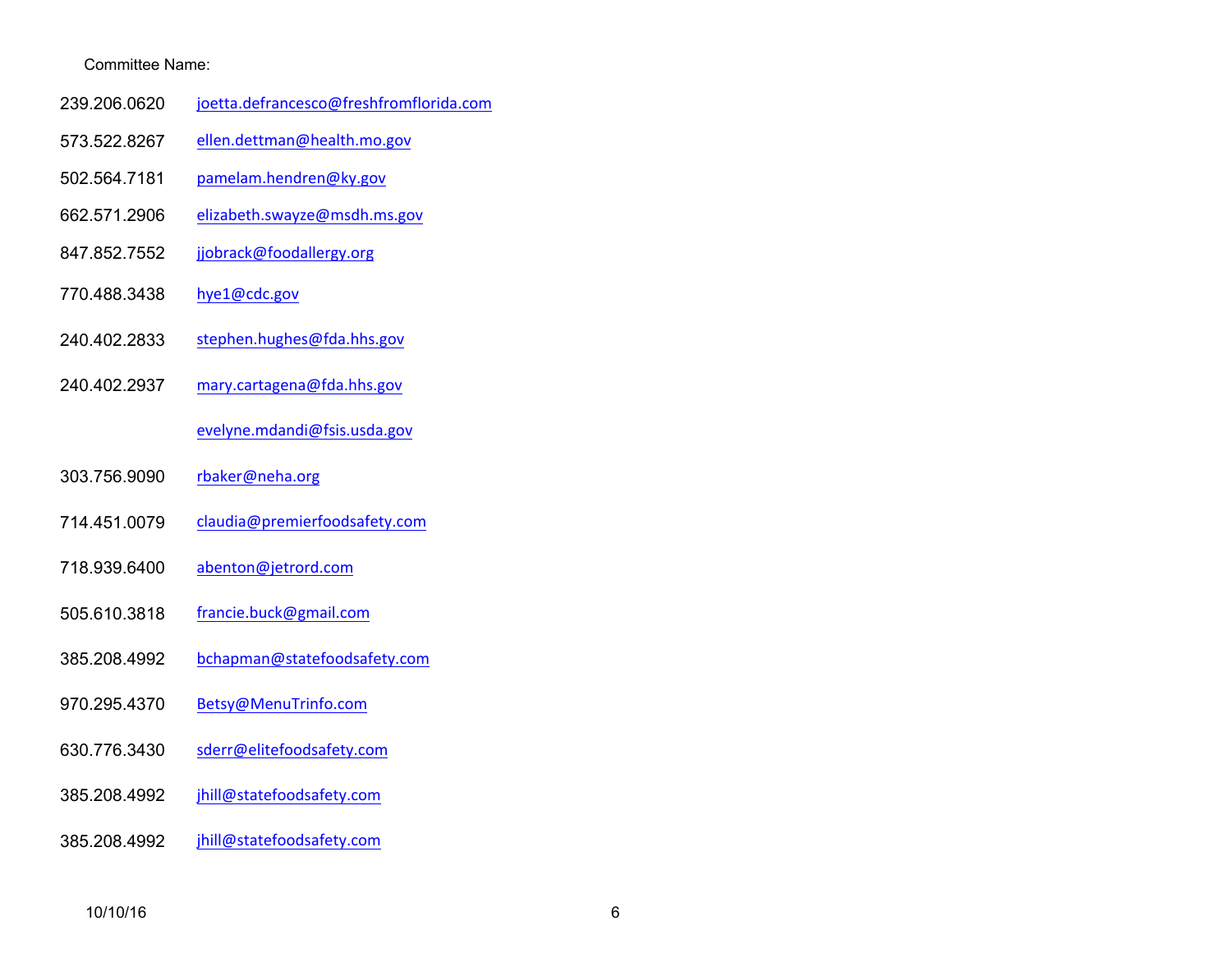- 385.208.4992 jhill@statefoodsafety.com
- 714.451.0079 james@premierfoodsafety.com
- 443.455.6244 ryan.mcmillion@prometric.com
- 516.293.0949 traslow@hotmail.com
- 801.756.7705 tom.woodbury@thermoworks.com
- 412.254.8125 cabell@wholesomeburger.com
- 720.214.1951 ncrockett@noodles.com
- 814.239.1531 ddeitzel@sheetz.com
- 626.813.5326 JHorn@innout.com
- 614.764.3358 darryl.jacobs@wendys.com
- 614.497.4321 richard.mckinney@bobevans.com
- 770.729.5794 larrysigler@wafflehouse.com
- 321.395.1665 james.steele@disney.com
- 303.465.490 ETHOMPSON@REDROBIN.COM
- 972.338.6876 steve.voels@yum.com
- 303.895.4042 rwilliams@darden.com
- 401.770.6194 danabjr@mac.com